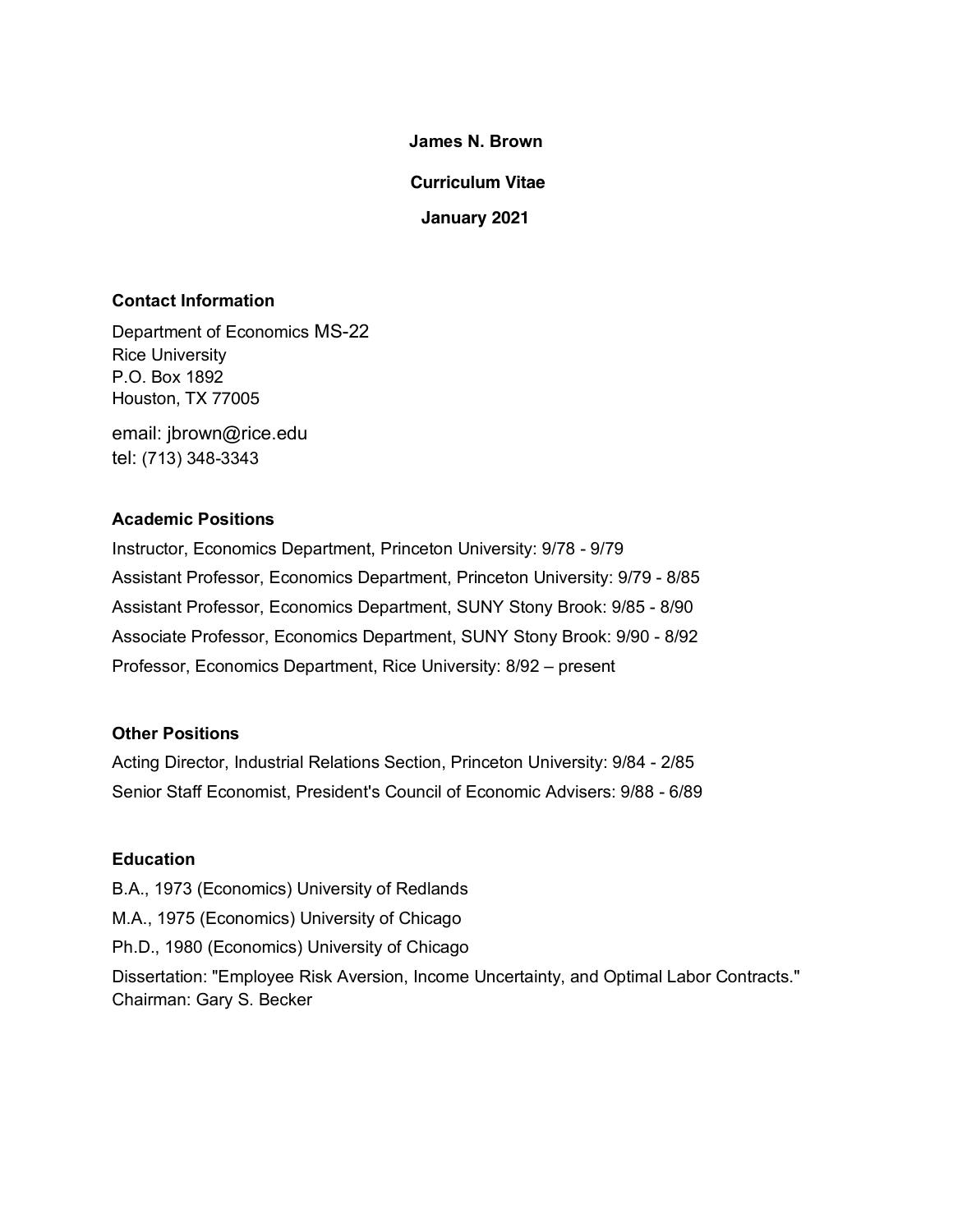#### **Publications**

"On the Estimation of Structural Hedonic Price Models" (with Harvey S. Rosen), Econometrica 50, no.3 (May 1982): 765-768.

"How Close to an Auction is the Labor Market? -- Employee Risk Aversion, Income Uncertainty, and Optimal Labor Contracts," Research in Labor Economics 5 (1982):189-235.

"Structural Estimation in Implicit Markets," Chapter 3 in The Measurement of Labor Cost, NBER Conference on Research in Income and Wealth, vol. 48 (1983): 123-152.

"Testing the Efficiency of Employment Contracts" (with Orley Ashenfelter), Journal of Political Economy 94, no.3, Part 2, (June 1986): S40-S87. Reprinted as Chapter 8 in Economic Models of Trade Unions, P. Garonna, P. Mori, and P.Tedeschi eds., Chapman and Hall Publishing 1992) and as Chapter 13 in Labor Economics, Vol. I: Labor Supply and Labor Demand, O. Ashenfelter and K. Hallock eds., Edward Elgar Publishing (1995).

"Taxation, Wage Variation, and Job Choice" (with Harvey S. Rosen), Journal of Labor Economics 5, no.4, Part 1, (October 1987): 430-451.

"Why Do Wages Increase With Tenure? On-The-Job Training and Life-Cycle Wage Growth Observed within Firms," American Economic Review 79, no. 5, (December 1989) 971-991. Reprinted as Chapter 20 in Labor Economics, Vol. II: Employment Relationships and Contracts, O. Ashenfelter and K. Hallock eds., Edward Elgar Publishing (1995).

"Testing the Minimax Hypothesis: A Re-examination of O'Neill's Game Experiment" (with Robert W. Rosenthal), Econometrica 58, no. 5, (September 1990), 1065-1081.

"Interpreting Panel Data on Job Tenure" (with Audrey Light), Journal of Labor Economics 10, no.3, (July 1992), 219-257.

## **Other Publications**

(Review) Statistical Techniques in Business and Economics, Fourth Edition, by Robert D. Mason; Basic Statistics for Business and Economics, by Howard L. Balsley; Business Statistics, Concepts and Applications, by William J. Stevenson; Journal of the American Statistical Association 74, no. 367 (September 1979): 728-729.

## **Other Professional Activities**

Joint author of HISD supplementary questions contained in the 2000, 2002, 2004, and 2006 Texas School Surveys of Drug and Alcohol Use. Sole author of new HISD supplementary questions contained in the 2008 Texas School Survey of Drug and Alcohol Use.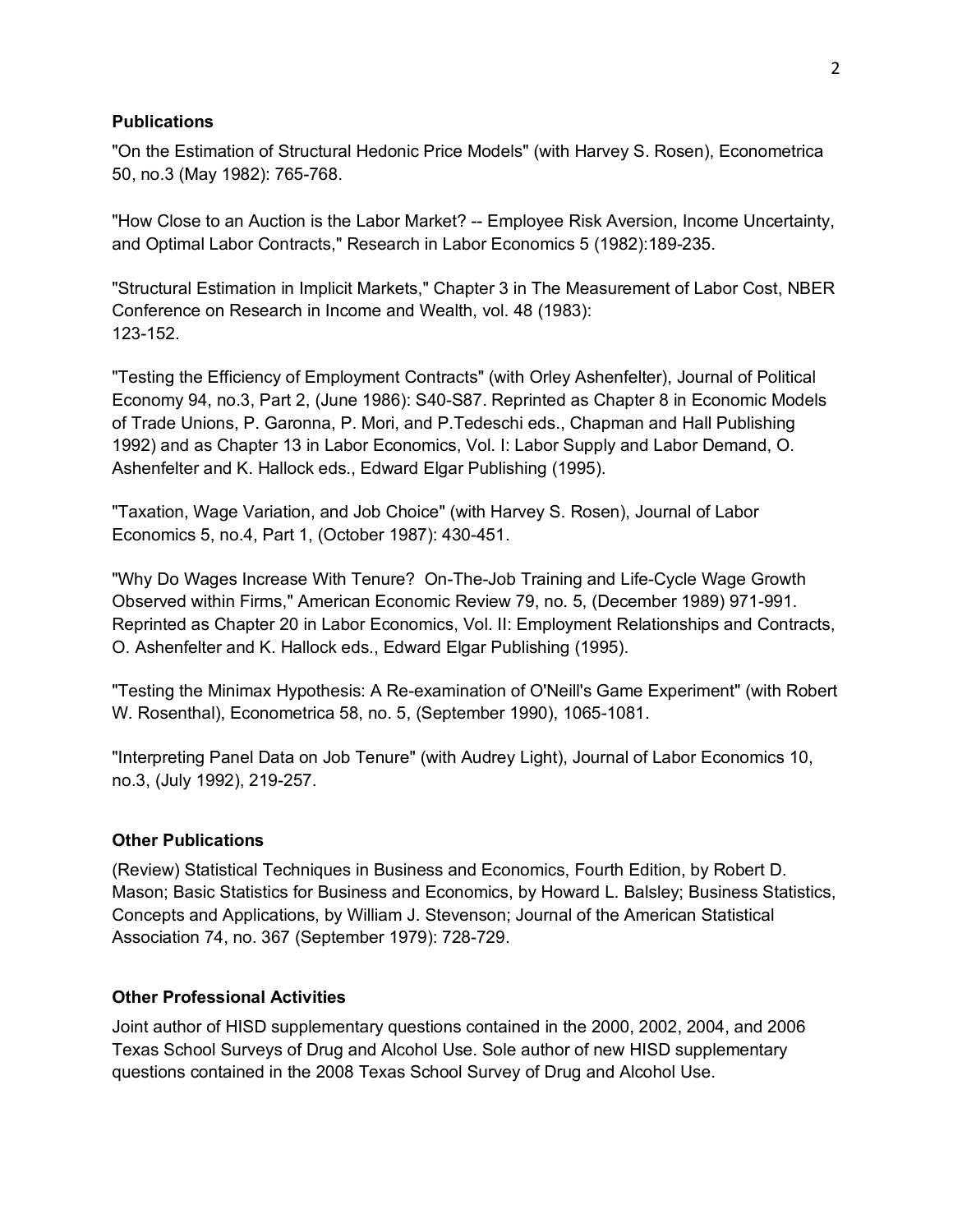#### **Other Work and Research Interests**

Risk Perceptions, Risk Aversion, and Teenage Alcohol Abuse (with Peter Hartley). Education and Asymmetric Assimilation of Mexican Immigrants (with Dagobert Brito). Classification Error in Spline Wage Regressions Multi-party Bargaining and Wage Determination in the Printing Industry Gender asymmetry in interracial marriage

#### **Professional and University Recognition**

National Bureau of Economic Research Faculty Research Fellowship: 8/80 - 8/84.

Hoover Institution National Fellowship: 1981-82 academic year

H. Gregg Lewis Prize for the best article published in the Journal of Labor Economics during the years 1992 and 1993. (Awarded for "Interpreting Panel Data on Job Tenure," with A. Light.)

George R. Brown Award for Superior Teaching, Rice University, 2004

George R. Brown Award for Superior Teaching, Rice University, 2006

George R. Brown Award for Superior Teaching, Rice University, 2007

George R. Brown Award for Excellence in Teaching, Rice University, 2009

Sarah A. Burnett Teaching Prize in the Social Sciences, Rice University, 2010

George R. Brown Award for Superior Teaching, Rice University, 2013

George R. Brown Award for Excellence in Teaching, Rice University, 2017

George R. Brown Certificate of Highest Merit, Rice University, 2018

Minnie Stevens Piper Foundation Piper Professor Award, 2018

## **Teaching Experience**

Undergraduate: Introductory Price Theory (Princeton, Rice) Intermediate Price Theory (Princeton, Stony Brook, Rice) Econometrics (Princeton, Rice) Labor Economics (Princeton, Stony Brook, Rice)

Graduate: Price Theory (Rice) Labor Economics (Princeton, Stony Brook, Rice) Mathematical Statistics (Stony Brook)